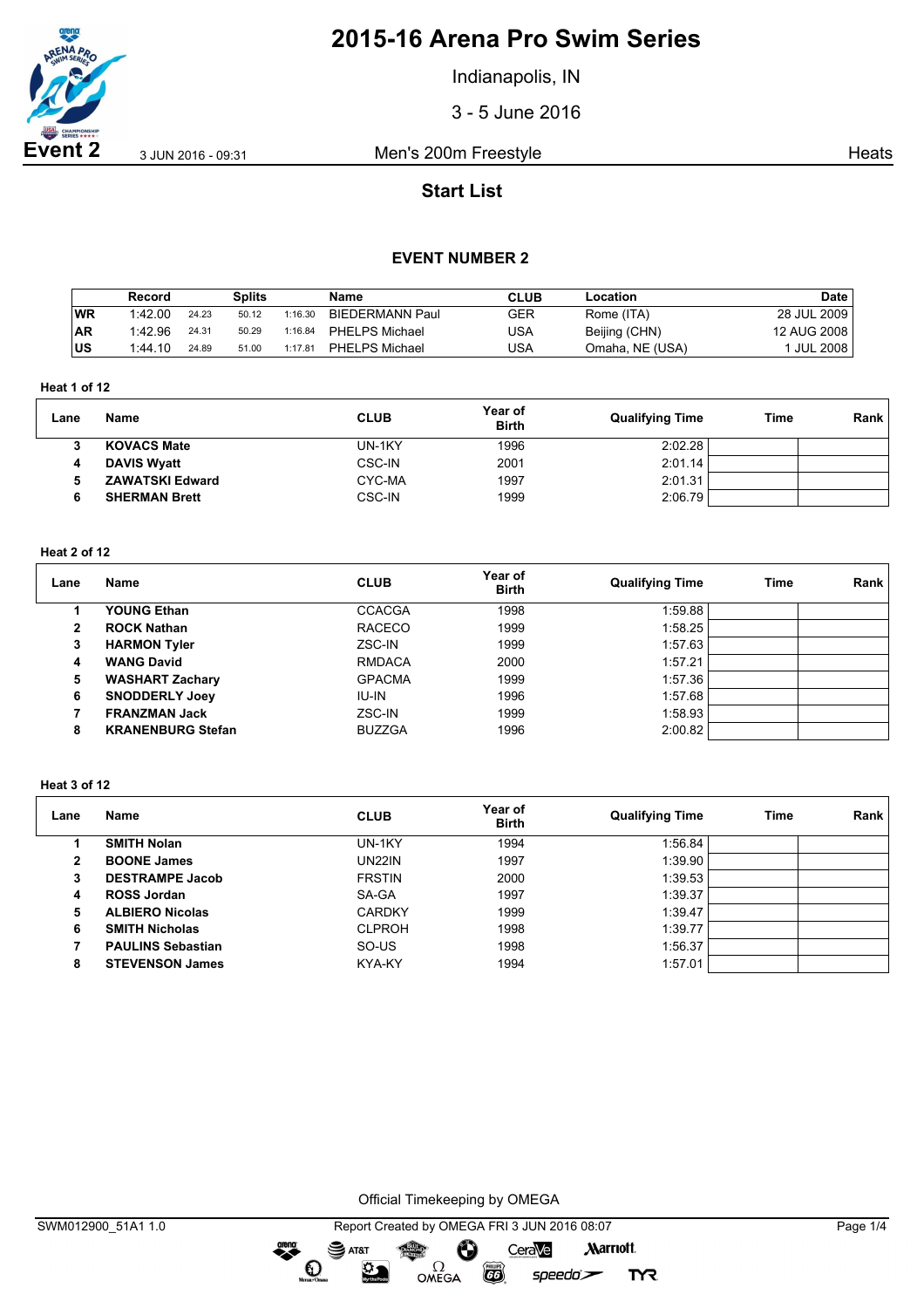

Indianapolis, IN

3 - 5 June 2016

**Event 2** 3 JUN 2016 - 09:31 Men's 200m Freestyle **Heats** Heats

## **Start List**

## **EVENT NUMBER 2**

**Heat 4 of 12**

| Lane | Name                   | <b>CLUB</b>   | Year of<br><b>Birth</b> | <b>Qualifying Time</b> | Time | Rank |
|------|------------------------|---------------|-------------------------|------------------------|------|------|
|      | <b>SALE Harry</b>      | UMIZMV        | 1997                    | 1:38.58                |      |      |
| 2    | <b>KEHL Jarod</b>      | KYA-KY        | 1997                    | 1:56.26                |      |      |
| 3    | <b>AVIOTTI Andrew</b>  | KYA-KY        | 1995                    | 1:56.02                |      |      |
| 4    | <b>SANDALA Jackson</b> | <b>WAC-IN</b> | 1998                    | 1:55.83                |      |      |
| 5    | <b>GONZALES Brad</b>   | <b>RMDACA</b> | 1998                    | 1:55.87                |      |      |
| 6    | <b>FORDE Clayton</b>   | LAK-KY        | 1997                    | 1:56.25                |      |      |
|      | <b>DECOURSEY Kyle</b>  | UN01SE        | 1996                    | 1:38.21                |      |      |
| 8    | <b>THETFORD Thomas</b> | UN01OH        | 1996                    | 1:38.67                |      |      |

### **Heat 5 of 12**

| Lane | Name                    | <b>CLUB</b>   | Year of<br><b>Birth</b> | <b>Qualifying Time</b> | Time | Rank |
|------|-------------------------|---------------|-------------------------|------------------------|------|------|
|      | <b>COLLINS Jack</b>     | UN01MR        | 1997                    | 1:55.66                |      |      |
| 2    | <b>PAPENDICK Luke</b>   | CW-MI         | 1993                    | 1:55.33                |      |      |
| 3    | <b>EIBER Griffin</b>    | <b>ACESCO</b> | 1998                    | 1:55.00                |      |      |
| 4    | <b>CALLAN Kevin</b>     | TAC-OK        | 1999                    | 1:54.59                |      |      |
| 5    | LI Troy                 | <b>CSC-IN</b> | 1998                    | 1:54.60                |      |      |
| 6    | <b>GUTIERREZ Manuel</b> | UN01NE        | 1992                    | 1:55.08                |      |      |
|      | <b>LEHMAN Spencer</b>   | <b>NASAIN</b> | 1998                    | 1:55.45                |      |      |
| 8    | <b>HIGGINS Kyle</b>     | KYA-KY        | 1995                    | 1:55.67                |      |      |

### **Heat 6 of 12**

| Lane | Name                    | <b>CLUB</b>   | Year of<br><b>Birth</b> | <b>Qualifying Time</b> | Time | Rank |
|------|-------------------------|---------------|-------------------------|------------------------|------|------|
|      | <b>RETSON Ryan</b>      | <b>SCOTUS</b> | 2000                    | 1:54.29                |      |      |
| 2    | <b>SCHULTZ William</b>  | UN-1KY        | 1995                    | 1:54.17                |      |      |
| 3    | <b>RANSFORD Patrick</b> | CW-MI         | 1996                    | 1:54.16                |      |      |
| 4    | <b>KRUEGER Daniel</b>   | MSS-WI        | 1999                    | 1:53.94                |      |      |
| 5    | <b>MCGUCKIN Kieran</b>  | <b>SCOTUS</b> | 1990                    | 1:54.10                |      |      |
| 6    | <b>ZOUCHA Jonathan</b>  | UN-1KY        | 1996                    | 1:54.17                |      |      |
|      | <b>WALTON Alex</b>      | <b>UMIZMV</b> | 1996                    | 1:54.18                |      |      |
| 8    | <b>FORDE Mitchell</b>   | <b>UMIZMV</b> | 1995                    | 1:54.44                |      |      |

Official Timekeeping by OMEGA

 $\bullet$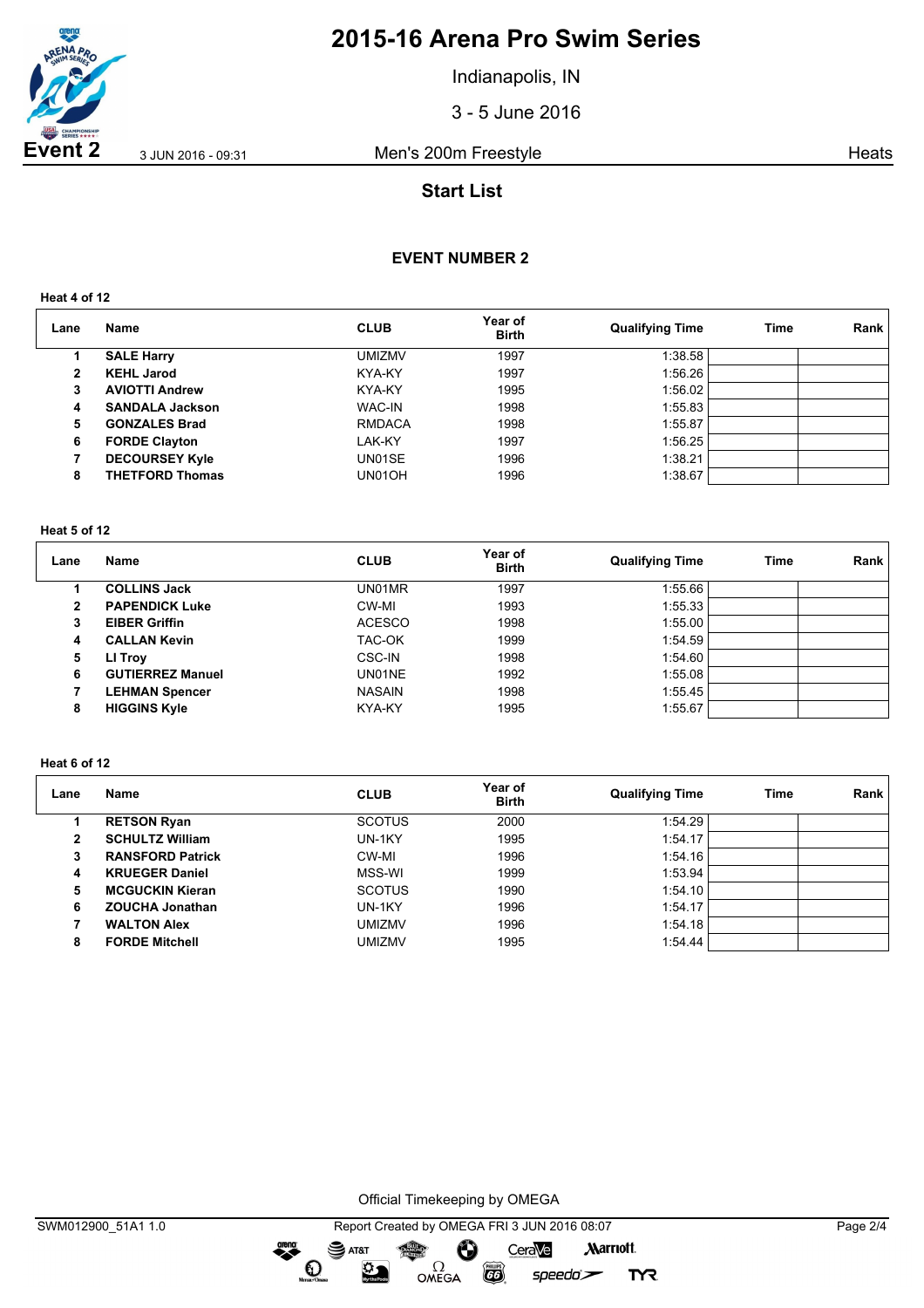

Indianapolis, IN

3 - 5 June 2016

**Event 2** 3 JUN 2016 - 09:31 Men's 200m Freestyle **Heats** Heats

## **Start List**

## **EVENT NUMBER 2**

**Heat 7 of 12**

| Lane         | <b>Name</b>                      | <b>CLUB</b>   | Year of<br><b>Birth</b> | <b>Qualifying Time</b> | Time | Rank |
|--------------|----------------------------------|---------------|-------------------------|------------------------|------|------|
|              | <b>AGUILAR-FERNANDEZ Rodolfo</b> | KAW-MI        | 1998                    | 1:53.60                |      |      |
| $\mathbf{2}$ | <b>COFFMAN Sam</b>               | <b>UMIZMV</b> | 1996                    | 1:53.27                |      |      |
| 3            | <b>KIBLER Drew</b>               | CSC-IN        | 2000                    | 1:53.20                |      |      |
| 4            | <b>MOORE Braxton</b>             | <b>CFSCGU</b> | 1997                    | 1:52.91                |      |      |
| 5            | <b>NICHOLSON Chris</b>           | <b>RACECO</b> | 1997                    | 1:53.14                |      |      |
| 6            | <b>HARASZ Noah</b>               | <b>BUZZGA</b> | 1996                    | 1:53.23                |      |      |
|              | <b>JOHNSTON Aldan</b>            | LAK-KY        | 2000                    | 1:53.31                |      |      |
| 8            | <b>ANDERSON Bowen</b>            | <b>STARIN</b> | 1997                    | 1:53.79                |      |      |

#### **Heat 8 of 12**

| Lane | Name                    | <b>CLUB</b>   | Year of<br><b>Birth</b> | <b>Qualifying Time</b> | Time | Rank |
|------|-------------------------|---------------|-------------------------|------------------------|------|------|
|      | <b>MACKINNON lan</b>    | SO-US         | 1998                    | 1:52.87                |      |      |
| 2    | <b>DAVIS Nicholas</b>   | <b>UMIZMV</b> | 1995                    | 1:52.64                |      |      |
| 3    | <b>WILLIAMS Kai</b>     | CW-MI         | 1997                    | 1:52.38                |      |      |
| 4    | <b>MANGAN Jack</b>      | CW-MI         | 1995                    | 1:51.93                |      |      |
| 5.   | <b>CHADWICK Michael</b> | <b>UMIZMV</b> | 1995                    | 1:52.20                |      |      |
| 6    | <b>MEYER Brendan</b>    | <b>CLPROH</b> | 1997                    | 1:52.48                |      |      |
|      | <b>HIGGINS Jackson</b>  | UN27IN        | 1997                    | 1:52.78                |      |      |
| 8    | <b>BYBEE Cody</b>       | DR-OH         | 1999                    | 1:52.90                |      |      |

### **Heat 9 of 12**

| Lane | Name                     | <b>CLUB</b>   | Year of<br><b>Birth</b> | <b>Qualifying Time</b> | Time | Rank |
|------|--------------------------|---------------|-------------------------|------------------------|------|------|
|      | <b>REILMAN Michael</b>   | UN02SE        | 1997                    | 1:51.82                |      |      |
| 2    | <b>MURPHY James</b>      | <b>MACHPV</b> | 1997                    | 1:51.57                |      |      |
| 3    | <b>PANG Sheng Jun</b>    | SIN-US        | 1992                    | 1:51.31                |      |      |
| 4    | <b>GRIFFIN Carter</b>    | <b>UMIZMV</b> | 1995                    | 1:51.00                |      |      |
| 5    | <b>BALLESTAS Julian</b>  | CW-MI         | 1994                    | 1:51.24                |      |      |
| 6    | <b>AL-YAMANI Mokhtar</b> | YEM-US        | 1997                    | 1:51.51                |      |      |
|      | <b>SANDERS Tristan</b>   | CW-MI         | 1996                    | 1:51.71                |      |      |
| 8    | <b>IRWIN Max</b>         | <b>IU-IN</b>  | 1995                    | 1:51.87                |      |      |

Official Timekeeping by OMEGA

OMEGA

dreng:

 $\mathbf{O}$ 

签

SWM012900\_51A1 1.0 Report Created by OMEGA FRI 3 JUN 2016 08:07 Page 3/4 SAT&T CeraVe **Marriott** Ô

 $\overline{G}$ 

 $speedo$ 

**TYR**